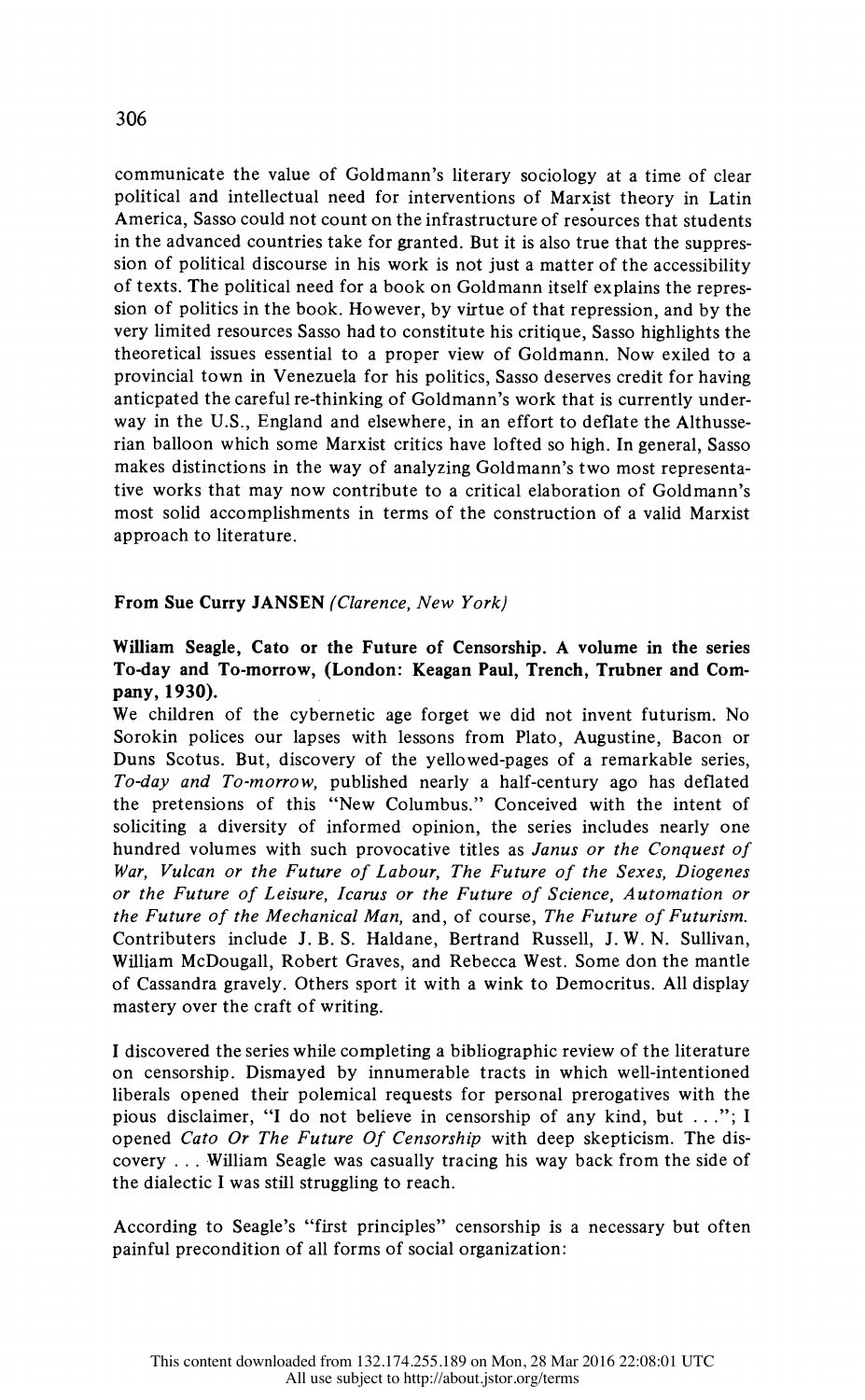The objectives of censorship have varied to meet the changing character of civilization. But censorship has persisted since man first became a social animal.

 The censorship of ideas has been perennial and it is agreed ideas are impor  $t$  tant. It is unnecessary to bemoan eloquently the great martyrs  $-$  Socrates, Jesus, Galileo  $-$  who were suppressed in vain. It is the lesser ones who testify to the foolishness of mankind.

 He regards the modern tendency to cast arguments against censorship in terms of the sanctity of art as ill-conceived. Areopagiticians' self-serving briefs against censorship de-focalize the political nature of all censorship. Politics is censor ship. If the state exercises surveillance over art, its interest is self-preservation, not aesthetics. Democracy modifies the form but not the fact of censorship: "The only difference now is that authority is estopped from brutal frankness." "Subterranean censorship" is the metier of the modern state. Overt state cen sorship is avoided. Pretexts for action are fabricated in which censorship is made incidental to some other purpose: "The post office or custom officials are merely occupied in keeping the mails or commerce pure." Technological advance expands the base of subterranean censorship because capital acts as its own censor.

 ... it at once means business and organization and the individual becomes subject to greater control. Business also means competition and an appeal to the State to protect the products of the machine, and when the State has once intervened it remains to supervise. The climax of self-censorship has been reached in the huge concentrations of capital represented by the modern newspaper with its great plants of rotating and whirring machines. This is, perhaps, the economic interpretation of the 'freedom of the press.'

 The existence of a formula, a system of prohibitions, is more important than its character. Since the late nineteenth century, sexual censorship has become the dominant prescription in industrialized democracies. Within the sexual industrial complex, therefore, sexual radicalism becomes a symptom of politi cal radicalism. However, Seagle predicts popular acceptance of the principles of Freudianism will gradually bring about a reversal of the formula until the person who "cries 'Obscene!' will be hurried away to the psychiatric clinic." The primary lesson to be derived from the history of censorship is its con stancy. The censorial impulse is rooted in the quest of homo rationalis for perfection in an imperfect world. In Seagle's future-imperfect, the following forms of censorship will prevail:

 (1) As electronic media are perfected, there will be a tremendous expansion in the scope and effectiveness of subterranean censorship.

 Radio television will bring the talkie, the movie, the story, the news, sport, the dance into the home. Homo sapiens will sit in his cave like an insect with antenne. A great part of the distinction between public and private performances will have been destroyed, and there will no longer be both public and private amusements.